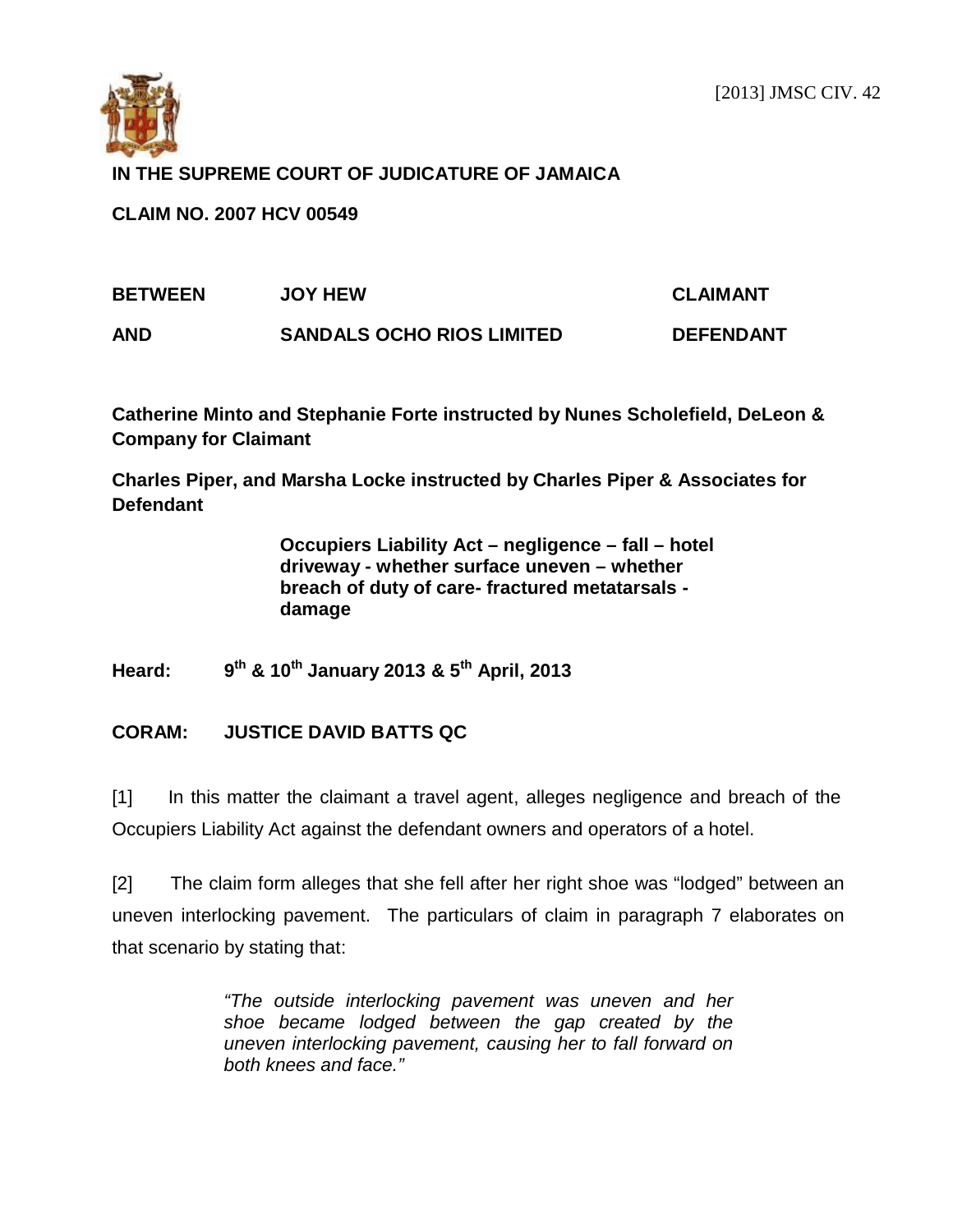- [3] The particulars of negligence are as follows:
	- (a) Failing to have any or any sufficient regard for visitors to the premises who may be unaware of the presence of an uneven interlocking pavement.
	- (b) Failing to take any or any reasonable care to see that the claimant would be reasonably safe in using the premises.
	- (c) Failing to provide any or any sufficient warning, indicating that the interlocking pavement was uneven and that visitors should proceed with caution.
	- (d) Causing or permitting the uneven interlocking pavement to be or to become or to remain in an unsafe and dangerous state, in that the uneven pavements would likely cause a visitor's shoe to become lodged therein and cause a sudden fall there from.
	- (e) Failing to repair the interlocking pavement, and thereby avoid risk to visitors such as the claimant.
	- (f) In the circumstances failing to discharge the common duty of care to the claimant, in breach of the Act.

[4] The claimant's evidence was by way of a witness statement dated  $11<sup>th</sup>$  August 2011. That statement details that on the  $21<sup>st</sup>$  March 2006 she was at the "Sandals Grande Ocho Rios Beach and Villa Resort" for a workshop. She is a travel agent and "sells" various properties to tourists; that is she persuades them to make reservations for the different Sandals properties. Her husband accompanied her to the workshop as she made it into a family outing.

[5] On the morning of the  $21^{st}$  March 2006, she was scheduled to check out of the hotel. At approximately 8:00 a.m., she left her hotel room and placed her luggage in the car which was in the hotel's parking lot. She then headed across the parking lot towards the hotel lobby. She had a plastic bag with an empty chicken box in her hand which she was planning to throw in the garbage bin located just outside the lobby area.

[6] She stated that as she walked towards the lobby and the garbage bin, "my shoe hit into edge of the pavement and I twisted my foot. I actually felt when my shoe bucked/hitched into the pavement because of the unevenness of the area, and I fell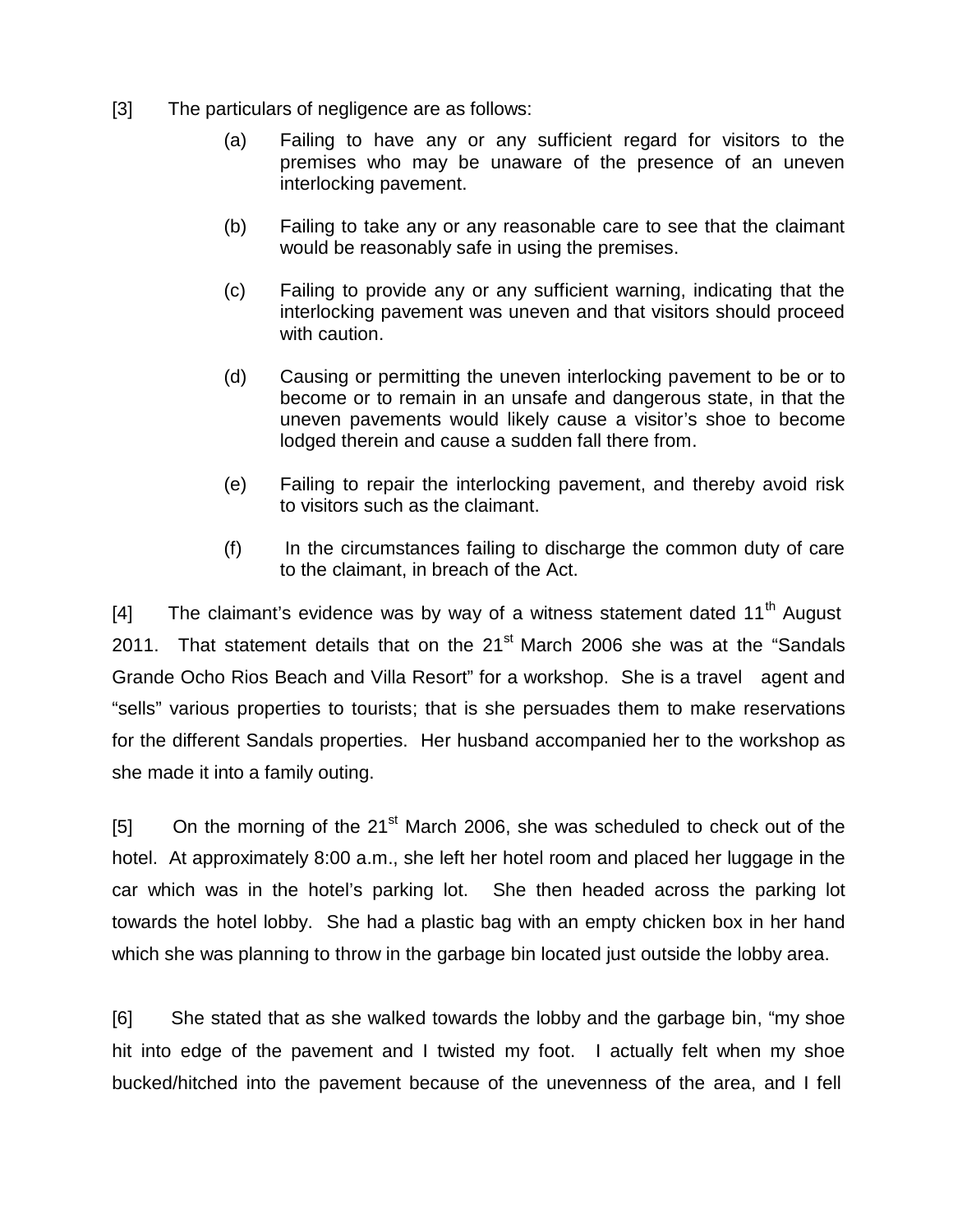forward and my face went straight into the wall." She described the area as uneven and stated that there were gaps in the tile spaces. Her witness statement details the injuries suffered and the treatment applied. She was assisted by a security guard and a nurse at the hotel and then was taken to the St. Ann's Bay Hospital. She describes in detail her further treatment and the pain and suffering she felt.

[7] When cross-examined by Mr. Piper, she admitted giving two statements in relation to the incident. She admitted her signatures but initially stated she could not recall the content of the statement and appeared reluctant to admit it was hers. She explained that the statements were given on the same date as the incident whilst she was in pain and under medication.

[8] The statements were tendered in evidence as exhibits 34 and 35. In exhibit 34 which subsequent evidence from the defendant's witness confirm was given to Orville McCalla, the claimant when describing the cause of the injury stated, "I was (sic) twisted the side of my right foot on the edge of the pavement. I fell on my left knee and injured my nose on the stone wall curb." In exhibit 35 which she admitting was in her own handwriting, the claimant stated when describing the incident, "I twisted my right foot and fell forward hitting my nose into the rock wall and the side of the garbage can."

[9] In cross-examination also the claimant maintained that the surface was uneven. She indicated that the statement in exhibit 35 had the word "bumped" crossed out immediately before the word "twisted". Also that the word "ankle" was crossed out and replaced by the word "foot". She indicated that the initials "AC" were placed there by the nurse who took the statement. The following exchange occurred:

- "Q. Which was it a buck or a hitch
- A. A buck sir
- Q. Word hitch should not have been there
- A. Yes sir, it buck
- Q. Are you saying when you say buck into pavement you meant lodged between the gap?
- A. No sir."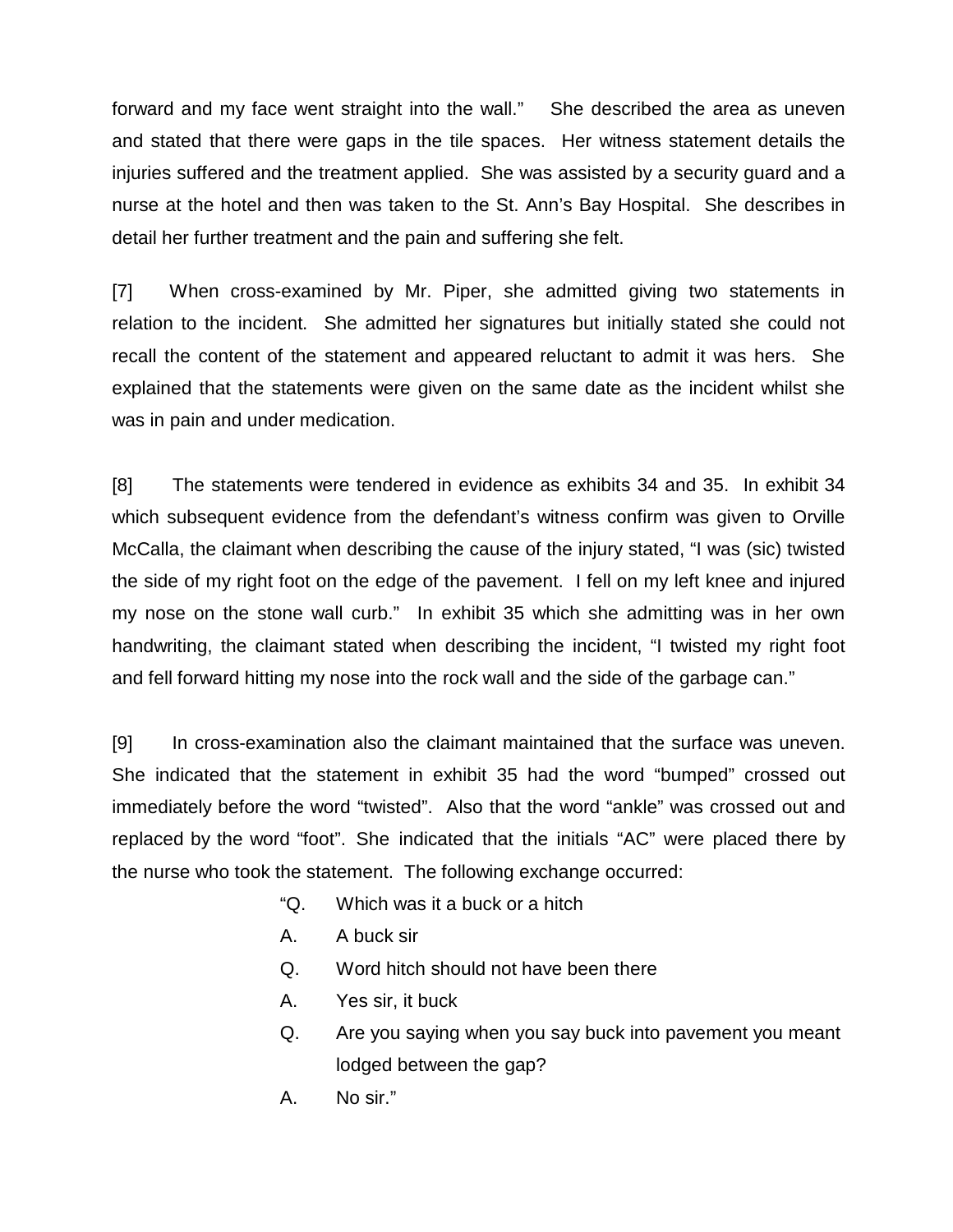[10] The claimant in the course of its case put in evidence some 48 exhibits most were by consent or without objection. Of interest was exhibit 33 a statement signed by Kay-Ann Williams, the Environment Health and Safety Manager at the hotel. That statement ends as follows:

> *"On further investigation of the area and speaking with Mr. Coley, it was revealed that the area is indeed uneven and could have caused Mrs. Hew to trip and fall. The matter has been reported to the Engineering Department to be rectified."*

[11] Also of particular interest to the Court were exhibits 3(a), (b) and (c) being enlarged photographs of the area in question. Two other photos which were put in evidence showed a pair of brown sandals which the claimant described as wedge healed. The sandals were shown to the Court but were not put in evidence.

[12] Exhibit 3b was a security/surveillance video recording which captured the incident and shows the claimant approaching and then falling forward. It was not sufficiently clear or magnified to show the claimant's feet and exactly what caused the fall.

[13] In opening the case for the defendant, Mr. Piper stated there were two issues:

- (a) The condition of the premises and whether it was uneven.
- (b) The circumstance in which the claimant became injured.
	- He further submitted that even if there was some defect in the premises it did not amount to negligence or breach of the Occupiers Liability Act.

[14] The defendant's first witness was Clive Miller whose evidence was by witness statement dated 23<sup>rd</sup> October 2011. In that statement he says he is the hotel manager employed to Sandals Ocho Rios Limited and on the 21<sup>st</sup> March 2006 that was his position. He had been the manager since 2004.

[15] He states that in 2004, the hotel was refurbished and this included among other areas, the driveway at the front of the hotel which was enhanced using interlocking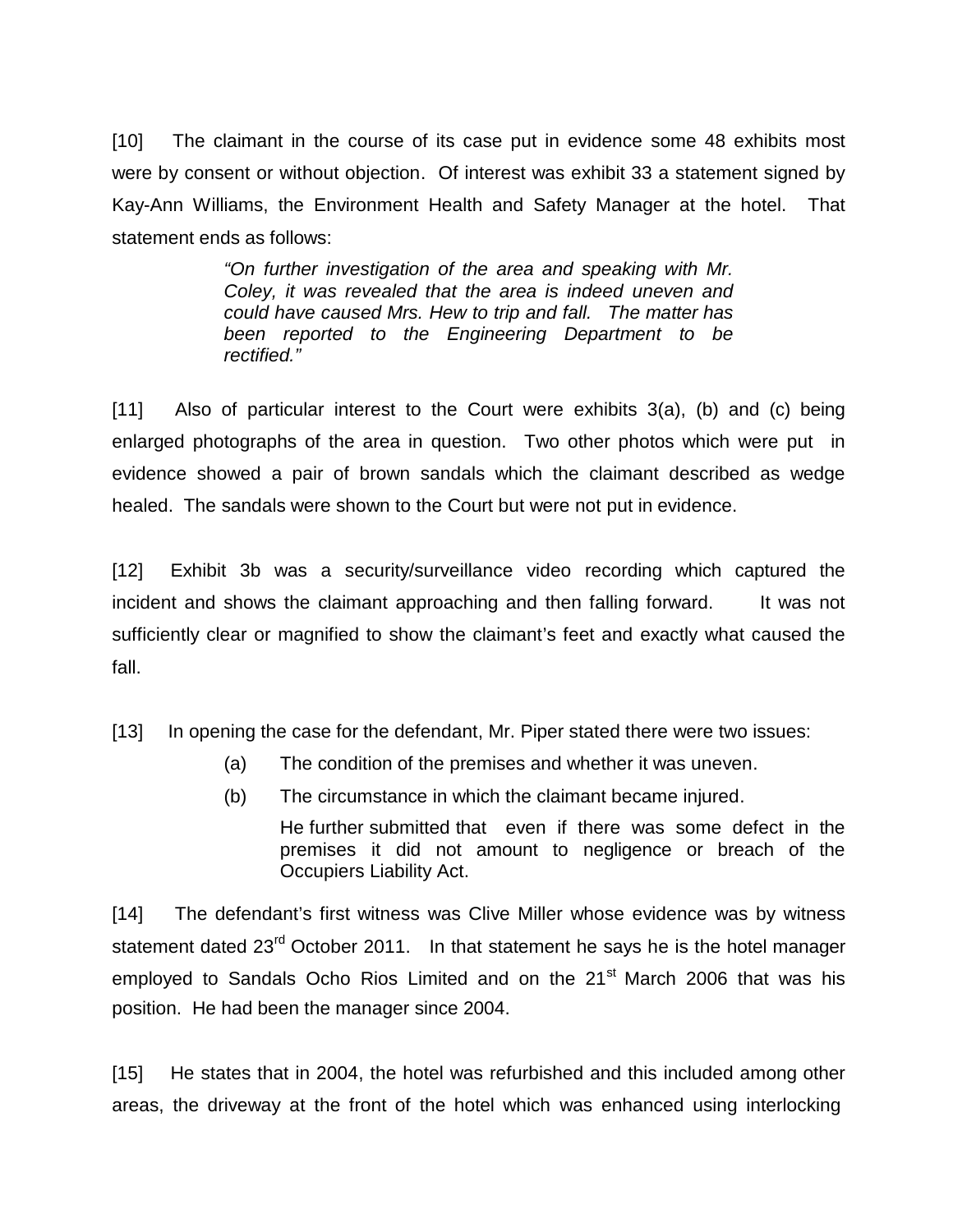bricks. The section under the Port Cochere was tiled. The work was supervised by a construction engineer. The areas remained in the same condition until "recently" when repairs were effected to the roof which involved installation of a drain to channel rain water away from the Port Cochere.

[16] Mr. Miller stated further that to the best of his knowledge no one had ever had a problem using the driveway with interlocking tiles as the tiles are evenly spaced with no gaps and the surface level. They have had no reason to dig up or repair the interlocking tiles. The witness then gave evidence as to the normal procedure, when an incident involving injury occurs at the hotel.

[17] He stated that in 2006 at the time of the claimant's incident the nurse on duty was Annette Campbell. She is no longer employed to Sandals and may have migrated. Neither is Kay-Ann Williams who was the Health and Safety Manager.

[18] He stated that having seen the report prepared by Nurse Campbell and Kay-Ann Williams he, "did not see it necessary to take any corrective action as recommended by Miss Williams because in my view the surface of the driveway was not uneven and did not require any repairs."

[19] The defendant's counsel sought and obtained permission to lead further evidence by way of amplification and to comment on evidence given of this witness. This elicited evidence that as regards the incident on the 21<sup>st</sup> March 2006 the usual procedure was followed. He received an incident report. That report comprised statements from the nurse and security officer who was first on the scene and who took a statement from Mrs. Hew. Mrs Hew's statement as well as notes from the Health and Safety Manager tendered as Exhibit 49 (a) (b) and (c) were documents entitled the incident report, the nurses/doctors' report and security officer's report respectively. The witness indicated that Exhibit 33 report of the Health and Safety Manager, formed part of the report to him, so too were Exhibits 34 and 35 (both statements from the complainant).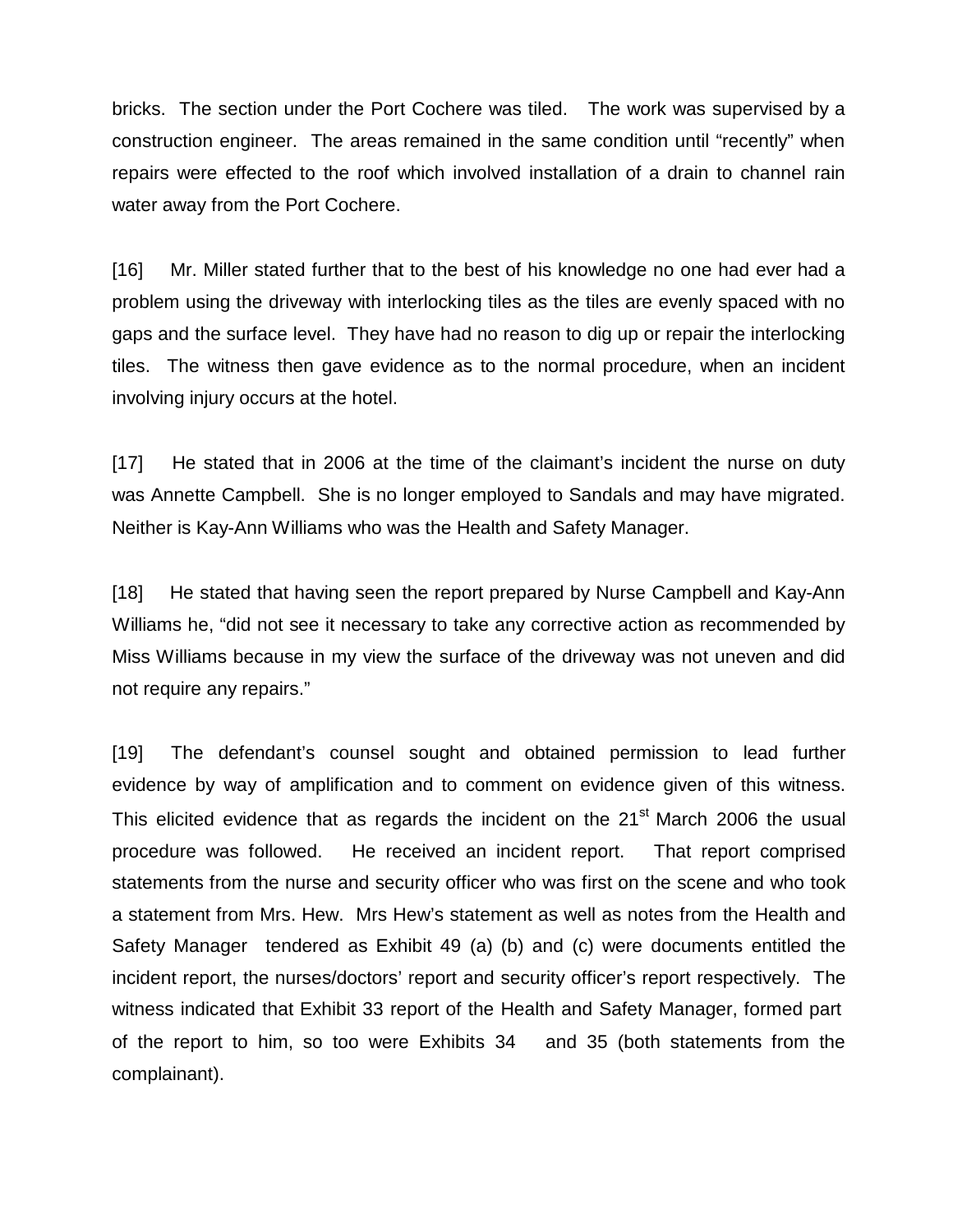[20] Mr. Clive Miller was then crossed examined. He stated his training and qualifications. He had no training in engineering beyond high school engineering workshop. He admitted that he could not say whether the incident or the recommendation of the Health and Safety Manager had been passed on to the engineering department. The following exchange occurred:

- "Q. Did you take any steps to determine whether Mrs. Williams's recommendation was carried out
- A. I went to the scene inspected and realised that there was no need for corrective action
- Q. No report was made to engineering department
- A. I cannot say
- Q. Did you find out whether it was done?
- A. I did not make any check with engineering department
- Q. Is it fair to say that you vetoed any further investigation because you were of opinion that no corrective action was necessary
- A. Yes madam"

[21] He stated there were 45 people in the hotel's engineering department. The team is headed by an engineer. Mr. Miller denied that there were gaps in the pavement leading to the driveway, or that the surface of the pavement was uneven. The witness maintained this position even after being shown the photographs (Exhibit 31 (a) 31(b) and 31 (c)).

[22] The defendant's next witness was Orville McCalla. He was the security supervisor at the defendant's hotel. His witness statement dated  $8<sup>th</sup>$  July 2011 stood as his evidence-in-chief. He said that on the 21<sup>st</sup> March 2006 while on the 7:00 a.m. to 3:00 p.m. shift he received a call as a result of which he proceeded to the lobby area of the hotel. On arrival he saw a lady sitting on the steps of the hotel. She had a small hand towel with blood from her nose. She had bruises on her left knee and right elbow. He spoke to her. The nurse arrived and she was taken to the nurses' station. He was shown the area where she fell by the Atlas Security Supervisor. The area shown to him was at the front of the hotel in the driveway. Upon examining it "closely" he did not see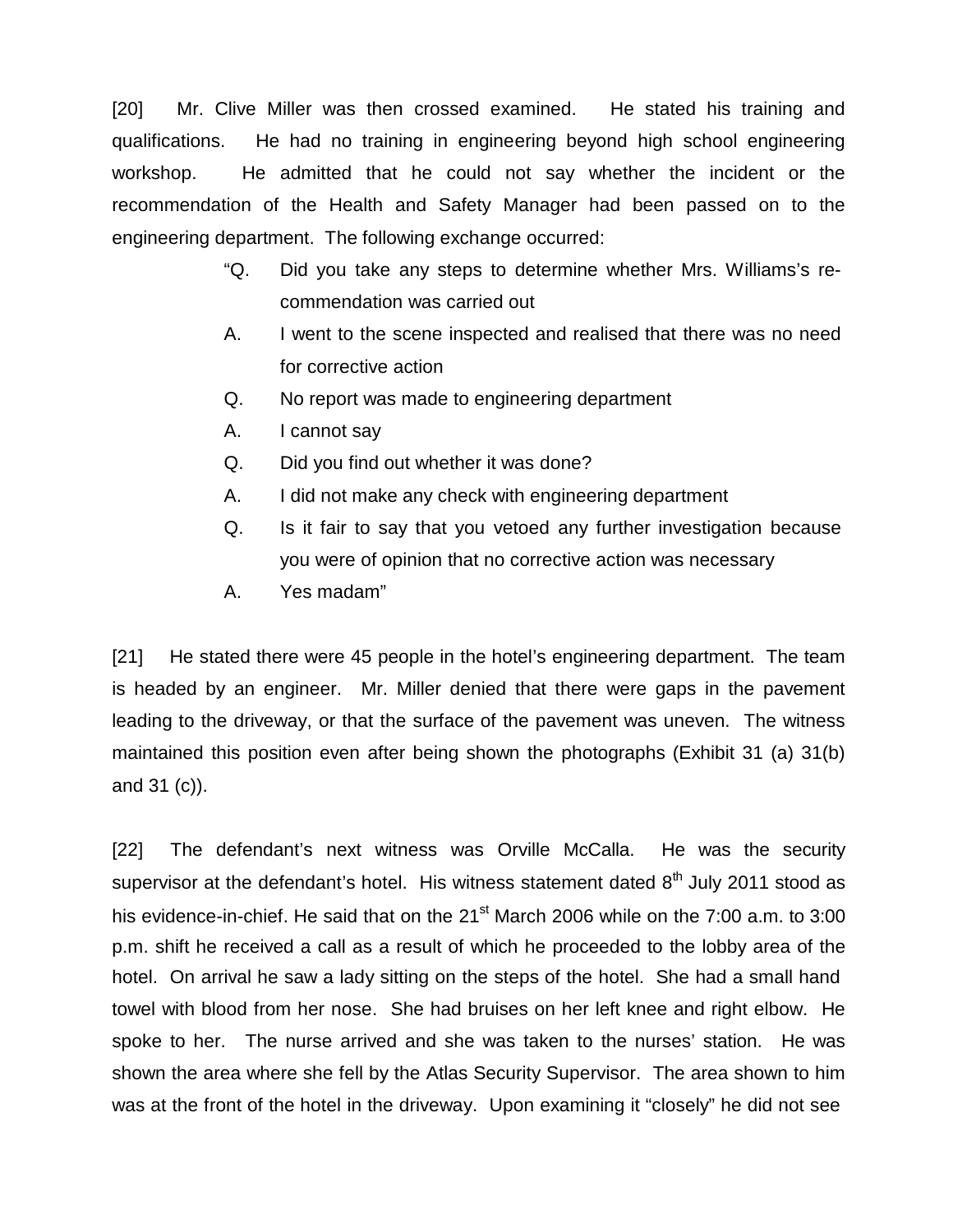anything that could cause her to fall. The area he said was looking 'perfect'. Mr. McCalla also stated that he went to the nurses' station where he interviewed the lady who gave her name as Joy Hew. He took a written statement from her and also asked her to write her own statement and she did so. Mr. McCalla stated that there was no pavement with an edge in the area Mrs Hew fell.

[23] He was asked some questions in amplification. He identified Exhibit 34 as the written statement Mrs. Hew gave to him. The word "Orville" in the statement was written by him but the other handwriting is Mrs Hews'. The witness was also shown Exhibit 49 (c) and identified it as the report he submitted and is the written statement he took from her.

[24] When cross examined Mr. McCalla admitted he did not see Mrs. Hew fall. He was shown the photographs (Exhibits 31 (a), (b) and (c) and identified the area depicted as in front of the lobby area. The area he said remains the same. He continued to maintain that the area was 'perfect", and denied the surface was uneven or had gaps.

[25] There was no re-examination and that was the defendant's case.

[26] Each counsel made oral submissions. Defence counsel suggested that Mrs. Hews' evidence was to be closely scrutinized as her reluctance to admit signing one of the statements shed doubt on her credibility. Furthermore, the account of having "twisted" her ankle is seen in paragraphs 34 and 35 of pleadings but not in her statements. Bumping or hitching of shoe is what is otherwise reflected. When giving evidence orally she preferred to say it "bucked" rather than "hitched". Counsel suggested that three (3) versions were to be found emanating from the claimant, (1) hitch or lodge (2) buck and (3) twist. He charged that the court must determine as a matter of fact whether there were gaps or an edge in the tiles and if so whether either or both constituted a dangerous state of affairs which triggered the common duty of care. He submitted that the area in question is constantly traversed and that this is evident from the video (Exhibit 3(b)). He submitted that as a matter of law the duty is one of reasonable care. The occupier is to guard against special risks. In order to ground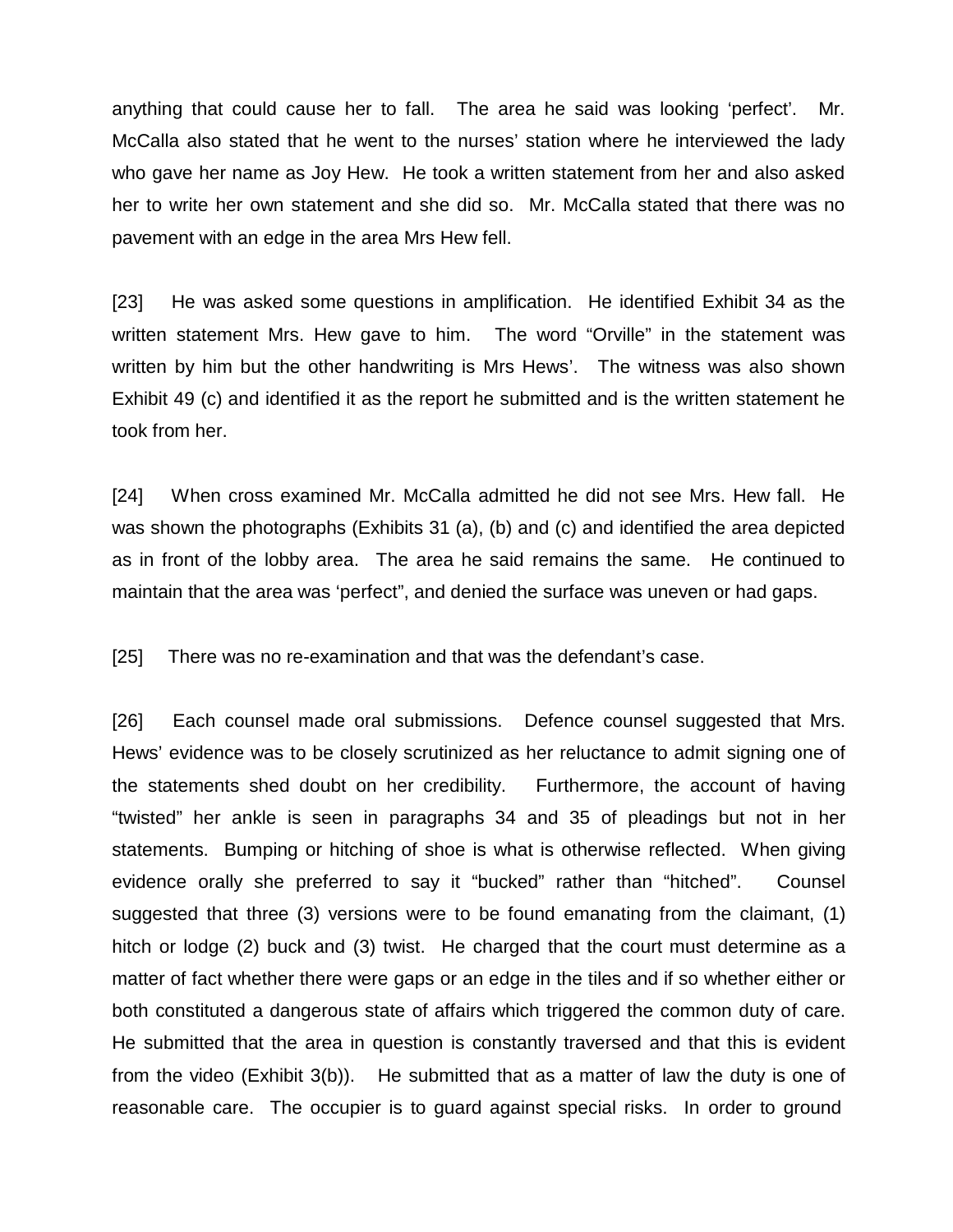liability, claimant would need to prove that the premises were dangerous and that occupier should have known of it or corrected or warned of it. He cited a number of authorities most of which were reviewed and applied by Reckord J in **Anatra v Ciboney Hotel Ltd CL A – 196/1997** unreported judgment dated 31<sup>st</sup> January 2001.

[27] On the question of damages the defendant's counsel submitted that the injury warranted an amount for pain, suffering and loss of amenities of no more than \$500,000.00 and relied on **Finn v Nagimesi (Khan 4d) p. 66 and Gentles v Artwell (Khan 5d) p. 60,** he suggested that the claim for transportation should not exceed three (3) months.

[28] The claimant's counsel in her submissions referred to and relies on written submissions dated the  $10<sup>th</sup>$  January 2013 and which were nicely bound along with copies of the authorities. She stated the factual issue to be whether the surface was uneven and whether it caused the fall. She described a "preponderance" of evidence which established this not least of which were the photographs (Exhibits 32 (a) (b) and (c)). She denied any real discrepancy in the claimant's account as whether it was a "twist" of foot or lodge or buck the effect was the same. Any difference is to be attributed to her condition when giving the statement as she was 'very dazed and weak," as per the report of Kay-Ann Williams (Exhibit 33).

[29] Reliance is also placed on Kay-Ann Williams' report to support the allegation of an uneven surface. This says the claimant created a dangerous situation of which the claimant was unaware.

[30] The claimant's attorney relied on three authorities to support her claim that an uneven surface gives rise to liability. These were, **Commissioner for Railways v Patricia McDermott** [1966] 3 WLR 267; **Marron (Magella) as parent and next friend of Paul Shaun Marron v. McKiverigan** [2010] NIQ3 1; and **McCue v North Lancashire Council** [2006] LT 693. The test, submitted counsel, was whether the occupier took "reasonable care."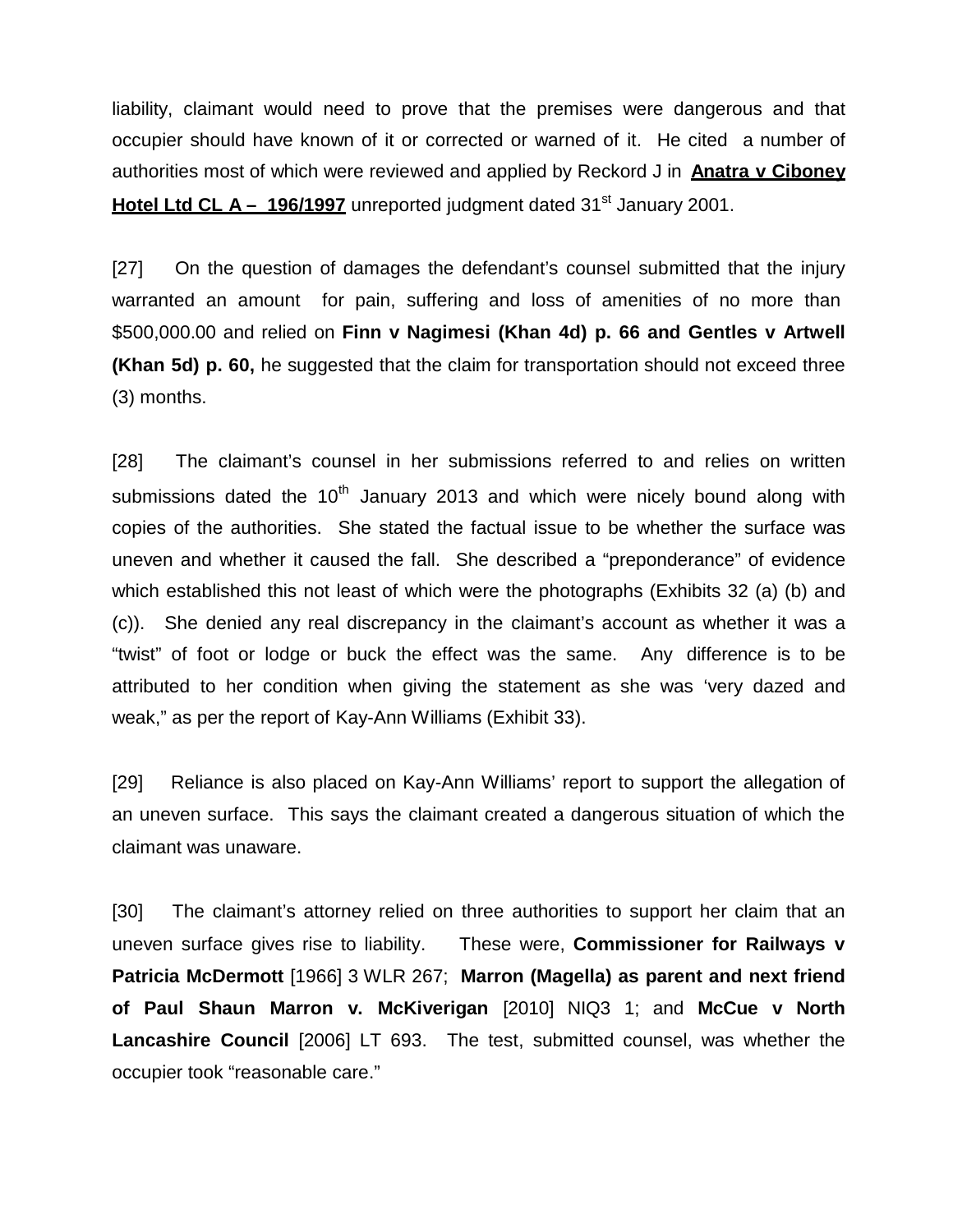[31] As regards damages counsel urged that \$1,000,000.00 for pain and suffering and loss of amenities and relied on **Golding v Miller HCV 00478/2005 Khan Vol. 6 at pasge 62 and McLean v Locerno Ltd** HCV 01013/2005 unreported judgment 8<sup>th</sup> July 2008.She urged me not to rely on **Finn** as it was of some vintage and the Jamaica Court of Appeal had cautioned against reliance on older cases when assessing damages.

[32] I have considered carefully the submissions of counsel and the evidence in the case. I accept that the claimant is a witness of truth. Any divergence in description of the incident may be due to a number of factors not least of which is the passage of time. Whether it is she butted her toe or twisted her foot is a detail which does not significantly change my view of her evidence and the evidence generally. The photographs speak volumes to the condition of the premises and even the video is of assistance.

[33] In this regard therefore, I make the following findings of fact:

- a. The claimant was a rather buxom lady at the time of her fall. This is apparent from the video of the incident. She could still be so described while giving evidence before me.
- b. The claimant fell as she was walking towards the hotel lobby and across the driveway of the hotel
- c. the area in which she fell had two (2) different types of tiles which met.
- d. The tiles were level but interlocked and therefore had grooves.
- e. The point at which the driveway tiles met the hotel lobby tiles had a slight slope and at points a very small edge. The two (2) types of tiles were differently coloured and were different in size and shape.
- f. The condition of the titles as described at (d) and (e) was not dangerous nor was it hidden.

[34] This court is therefore of the view, and I so decide, that the defendant is not in breach of any duty either at Common Law or under the Occupiers Liability Act. The defendant has a duty to take reasonable care. That duty will have been discharged by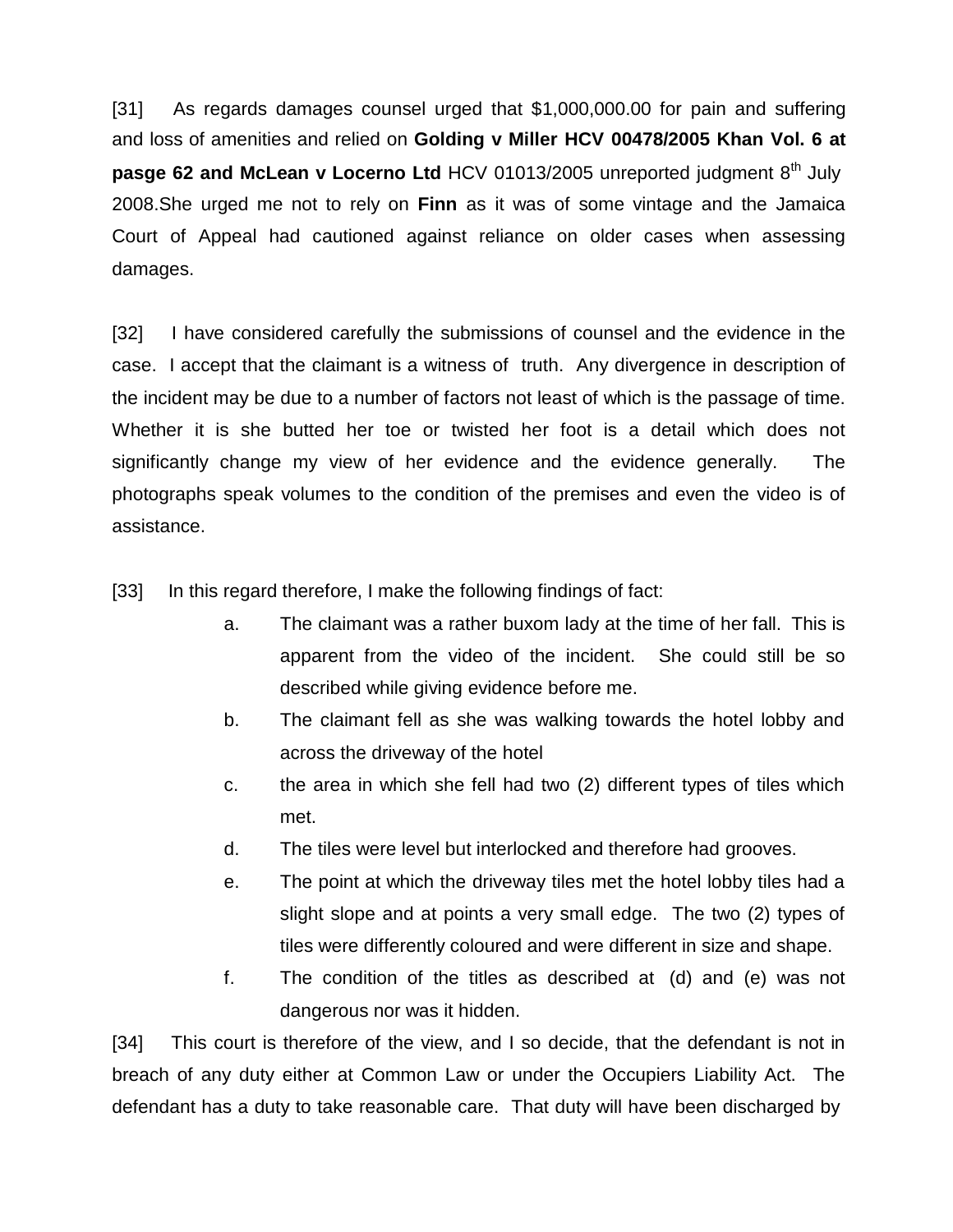the creation of a reasonably safe driveway and lobby area. The tiles shown in the photographs and the area of joinder are and appear to be normal everyday scenes. There is no duty to have a perfect driveway and although I reject the evidence of the defendant's witness that the driveway was perfect it is not such as to constitute a dangerous situation. In this regard I rely on **Bell v Travco Hotels Ltd** [1953] 1QB 437. In that case, the claimant slipped and fell because some stones on the walkway had worn and became slippery. The court decided in favour of the owner of the hotel whose duty was to take reasonable care to see the driveway was reasonably safe for foot passengers to walk on. There was no unusual danger. Per Goddard J, at p. 479:

> *"For myself, I cannot say that because it might be possible to find that one part of a drive, a quarter of a mile long, was slippery – and I am prepared to accept that it was slippery one ought to hold that this drive was dangerous, or that in itself was any evidence that the premises were not reasonably safe for the use of the guests at the hotel. I think that this is just one of those cases where a person on an evening walk meets with a misfortune."*

[35] See also the judgment of Reckord J, in **Marie Anatra V. Ciboney Hotel Ltd. et al** (above) in which a guest slipped and fell while using a staircase. The learned trial judge having reviewed the authorities and the evidence concluded thus:

> *"The unchallenged evidence of Mr. Duffus for the defendants is that this was a top class hotel which has maintained its high ratings over the years. They have lived up to international standards. In their about ten (10) years of operations this was the first report they had concerning the stairs. The construction was by reputable builders and the stairways received daily maintenance. A non-skid material was on the edge of each step. It is therefore my considered opinion that the defendants are not shown to have failed in their duty of care."*

[36] Contrast if you will, the cases relied upon by the claimant. The Irish case of **Marron (Magella)** (above) involved injury to an eight-year-old claimant who had been playing in the backyard of premises. He tripped as he proceeded across paving stones after it had begun to rain. An engineer gave evidence for the claimant to the effect that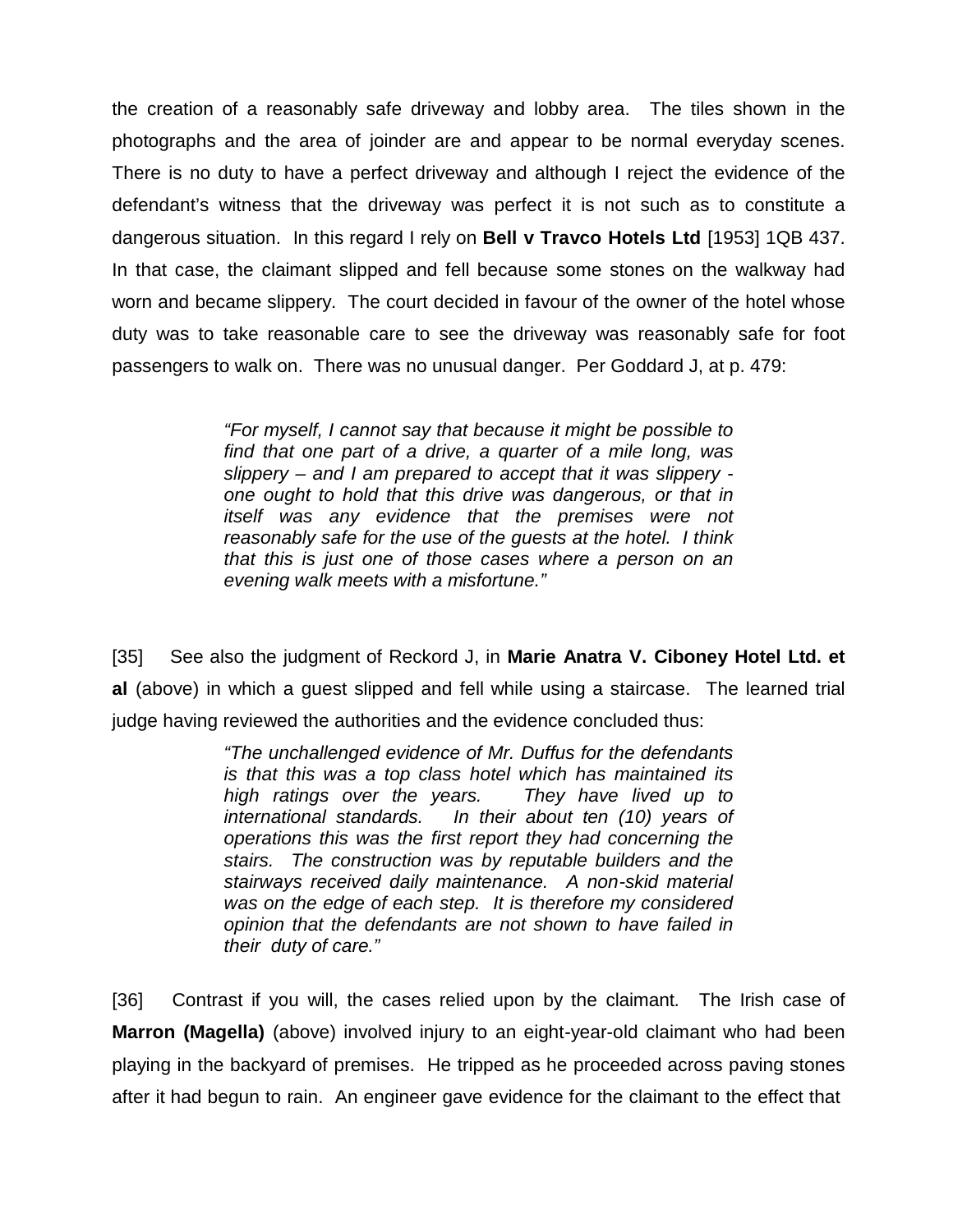if the tripping point was of the order of  $\frac{1}{2}$ " to 1" protrusion it would be a toe catching tripping point and was in a dangerous position. At the time of the engineers' examination of the premises, the defendant had significantly altered the area.

[37] The trial judge found as a fact that there was a  $\frac{1}{2}$ " to 1" protrusion of the slab and that it caused the plaintiff to fall and was a danger to a child:

> *"In circumstances where the 1st named defendant should have been prepared for children to be less careful than adults."*

[38] In the **McCue** case (above) on which the claimant also relied, the claim was against a local authority for uneven paving stones on a path. In that case there had been prior complaints made to the defendant about the condition of the path and the court found, (at p. 4):

> *"The path was in a seriously deteriorated state and there were many gaps and irregularities in the surface on which the pursuer could have fallen even though he was paying attention."*

[39] In the instant matter, the court has been afforded no expert evidence or opinion as to the adequacy for the purpose of, what visually appears to be ordinary and normal driveway tiles which at some point meet ordinary and normal lobby tiles. The difference in the level or the "edge" is almost imperceptible. The claimant's fall whether due to a "buck", a "hitch", or a "twist" as she walked across it, was an accident. It is not due to a failure to take care or to guard against or warn of dangers by the defendant. Indeed it may be that she fell because when walking she did not lift her feet in the normal way but walked with more of a shuffle, due to her physique. This however is speculative and I make no such findings save to say tha the fall could have had other causative factors.

[40] I find as a matter of law that the defendant breached no duty to the claimant and at all material times; the premises were reasonably safe for the purpose for which the claimant was invited. This finding is supported by the unchallenged evidence of Clive Miller that there had not before or since been such a fall and that: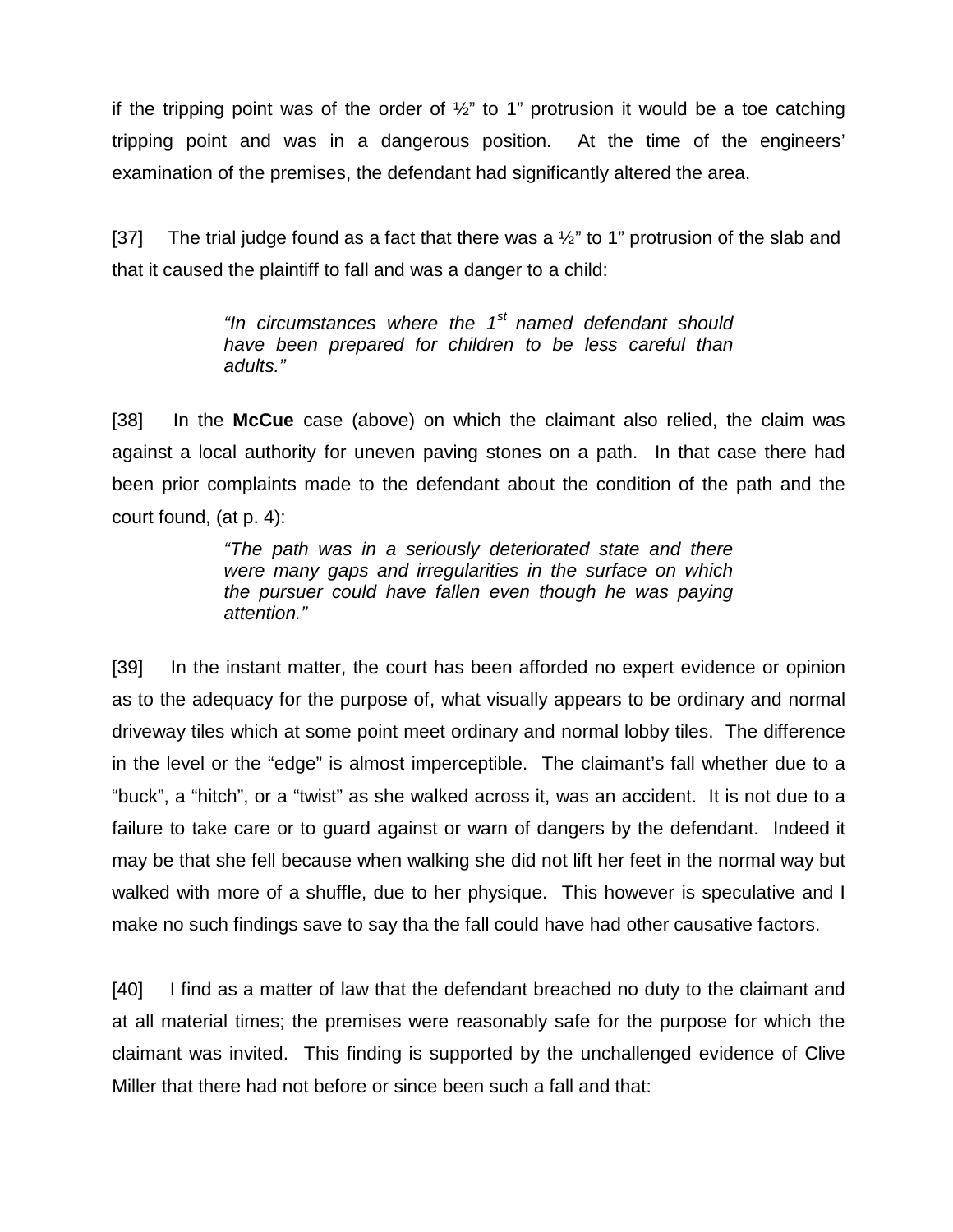*"The driveway at the front of the hotel was enhanced using interlocking bricks while the section under the Port Cochere was tiled. The work was supervised by Sandal's Project Department headed by Mr. Patrick Carrington who was the project manager and who is no longer employed to the Sandals Group. He was a Construction Engineer."*

[41] Even if I am wrong on this and the slight edge at the point of joinder of the two (2) sets of tiles does pose a danger, it is not one of which the defendant could or ought to have been reasonably aware. The edge is so small as to be almost imperceptible and therefore, would not reasonably be regarded as dangerous by the occupier

[42] Notwithstanding my decision on liability, I will proceed to assess damages so as to avoid a retrial in the event an appeal on liability is successful. In this regard the evidence as to injuries is to be found in the medical reports of Dr. Phillip Waite dated  $8<sup>th</sup>$ July 2006 and Dr. Christopher Rose dated 14<sup>th</sup> January 2010.

[43] Dr. Waite first saw the claimant on the 24 April 2006. She reported to him that she slipped and fell hitting her face into a wall. On examination he found the dorsum of the right foot swollen with tendon of  $4<sup>th</sup>$  metatarsal and base of  $5<sup>th</sup>$  metatarsal. There was a comminuted undisplaced intra-auricular fracture to the base of the right  $5<sup>th</sup>$ metatarsal revealed by radiograph. The doctor applied a cast boot. The cast was removed on the 13<sup>th</sup> April, 2006 she was assessed as clinically healed. On 26<sup>th</sup> May 2006 all pain had ceased and the fracture was assessed as being healed with fibrous union. She was referred to physiotherapy department for muscle strengthening and range of motion exercises. On the  $7<sup>th</sup>$  July 2006 the client reported mild pains after excessive activity. The doctor described it upon examination as very mild tenderness to the fracture site and moderate pain with resisted eversion. He stated there was no disability consequent on the injury but there may be occasional pain and discomfort.

[44] Dr. Rose first saw the claimant on the  $24<sup>th</sup>$  September 2009. He had been made privy to previous medical reports including that of Dr. Phillip Waite. His examination revealed a middle aged female in no obvious painful distress. There was mild